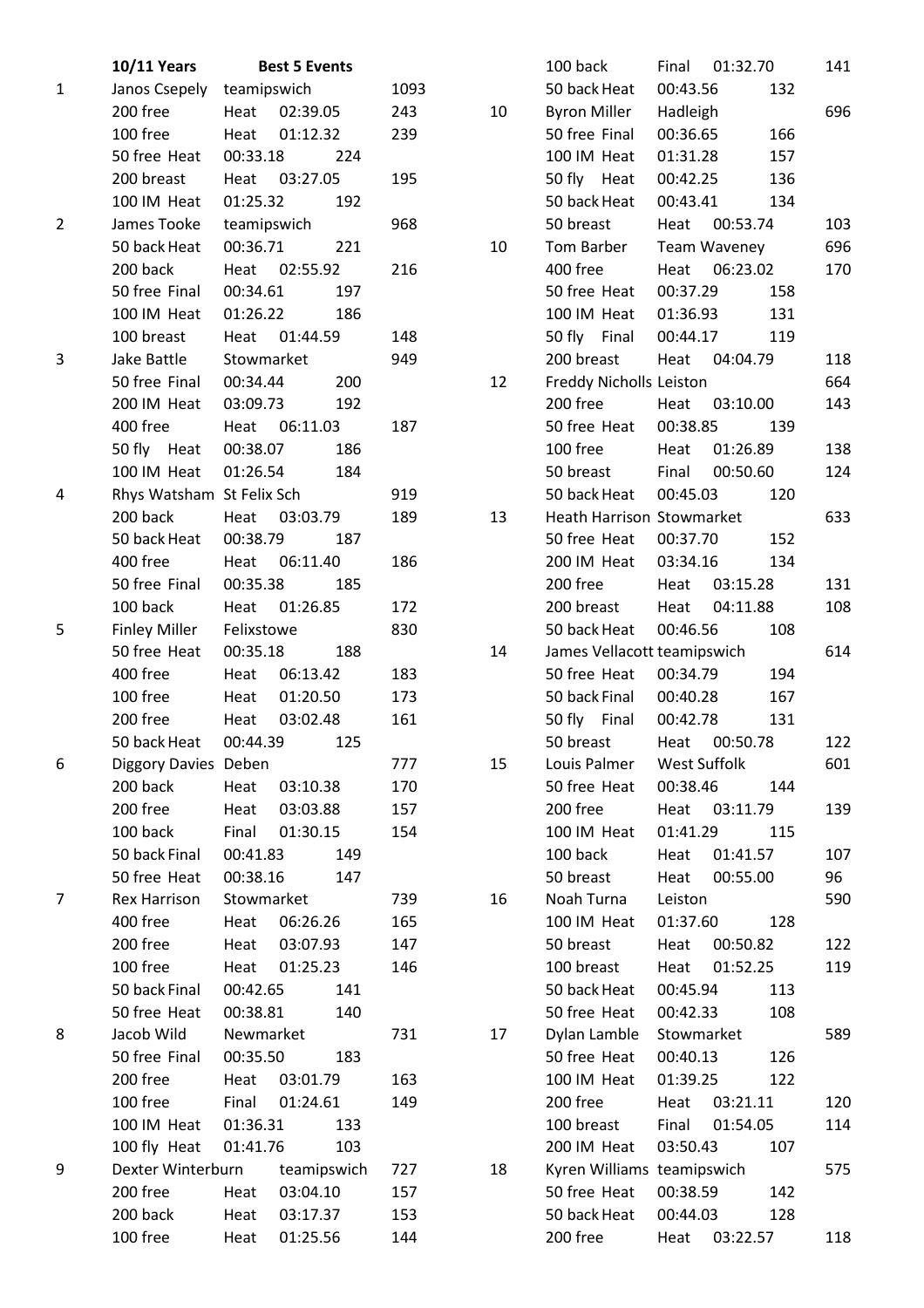|              | 50 breast                           | Heat               | 00:55.44             | 94   |                | 1500 free                  | Heat                | 20:48.61     |                         | 339        |
|--------------|-------------------------------------|--------------------|----------------------|------|----------------|----------------------------|---------------------|--------------|-------------------------|------------|
|              | 100 breast                          | Heat               | 02:01.75             | 93   |                | 400 free                   | Heat                | 05:09.22     |                         | 323        |
| 19           | Max Palmer                          | West Suffolk       |                      | 457  |                | 800 free                   | Heat                | 11:02.43     |                         | 317        |
|              | 100 breast                          | Heat               | 02:00.30             | 97   |                | 200 free                   | Heat                | 02:26.46     |                         | 312        |
|              | 50 breast                           | Heat               | 00:55.05             | 96   |                | 100 free                   | Final               | 01:08.71     |                         | 279        |
|              | 200 back                            | Heat               | 03:49.91             | 96   | $\overline{2}$ | Haiden Hall                | Deben               |              |                         | 1370       |
|              | 200 free                            | Heat               | 03:43.34             | 88   |                | 100 free                   | Heat                | 01:06.68     |                         | 306        |
|              | 100 back                            | Heat               | 01:51.98             | 80   |                | 200 free                   | Heat                | 02:28.11     |                         | 302        |
| 20           | Evan Harrison                       | Stowmarket         |                      | 445  |                | 50 free Final              | 00:30.57            |              | 286                     |            |
|              | 50 free Heat                        | 00:42.71           | 105                  |      |                | 100 back                   | Heat                | 01:16.53     |                         | 251        |
|              | 200 back                            | Heat               | 03:50.06             | 96   |                | 50 back Final              | 00:36.50            |              | 225                     |            |
|              | 200 free                            | Heat               | 03:45.98             | 85   | 3              | Orlando Whiting            |                     | St Felix Sch |                         | 1345       |
|              | 100 back                            | Heat               | 01:52.14             | 80   |                | 50 free Heat               | 00:30.47            |              | 289                     |            |
|              | 100 breast                          | Heat               | 02:08.71             | 79   |                | 400 free                   | Heat                | 05:24.52     |                         | 279        |
| 21           | Fletcher Lay-Flurrie                |                    | teamipswich          | 430  |                | 100 free                   | Heat                | 01:09.99     |                         | 264        |
|              | 50 back Heat                        | 00:40.17           | 169                  |      |                | 200 free                   | Heat                | 02:35.91     |                         | 258        |
|              | 50 free Heat                        | 00:39.07           | 137                  |      |                | 800 free                   | Heat                | 11:52.85     |                         | 255        |
|              | 100 IM Heat                         | 01:38.71           | 124                  |      | 4              | William Jones              | teamipswich         |              |                         | 1312       |
| 22           | Jacob Halliday                      |                    | <b>Team Waveney</b>  | 351  |                | 200 back                   | Heat                | 02:42.27     |                         | 275        |
|              | 50 free Heat                        | 00:38.63           | 142                  |      |                | 100 back                   | Final               | 01:14.81     |                         | 269        |
|              | 50 back Heat                        | 00:45.53           | 116                  |      |                | 50 back Final              | 00:34.70            |              | 262                     |            |
|              | 50 breast                           | Heat               | 00:55.54             | 93   |                | 50 free Final              | 00:31.69            |              | 257                     |            |
| 23           | Sebastien Collier                   |                    | Newmarket            | 306  |                | 200 IM Heat                | 02:54.21            |              | 249                     |            |
|              | 50 free Heat                        | 00:42.32           | 108                  |      | 5              | Attila Mozes               | teamipswich         |              |                         | 1151       |
|              | 50 back Heat                        | 00:47.57           | 101                  |      |                | 200 free                   | Heat                | 02:40.24     |                         | 238        |
|              | 100 IM Heat                         | 01:46.90           | 97                   |      |                | 200 back                   | Heat                | 02:50.31     |                         | 238        |
| 24           | Kuba Pociot                         | teamipswich        |                      | 179  |                | 100 back                   | Heat                | 01:19.11     |                         | 228        |
|              | 50 back Heat                        | 00:47.89           | 99                   |      |                | 100 free                   | Final               | 01:13.77     |                         | 226        |
|              | 50 breast                           | Heat               | 00:58.44             | 80   |                | 50 back Heat               | 00:36.70            |              | 221                     |            |
| 25           | Jacob Lucas-Adams                   |                    | Mildenhall           | 145  | 6              | James Whittaker            |                     |              |                         |            |
|              | 50 free Heat                        | 00:38.36           | 145                  |      |                | 50 free Final              | 00:34.92            |              | Team Waveney 854<br>192 |            |
| 26           | <b>Buddy Thain</b>                  | teamipswich        |                      | 144  |                | 100 free                   |                     | 01:18.52     |                         | 187        |
|              | 50 back Heat                        | 00:52.46           | 75                   |      |                | 200 free                   | Heat                | 03:00.93     |                         |            |
|              | 100 breast                          |                    | 02:14.31             | 69   |                | 50 back Final              | Heat<br>00:40.45    |              | 165                     | 165        |
|              |                                     | Heat<br>Felixstowe |                      |      |                |                            |                     |              |                         |            |
| 27           | Leo Willcox                         |                    |                      | 120  |                | 100 IM Heat                | 01:33.79            |              | 145                     |            |
|              | 50 back Heat<br>Herbie Shaw-Clutten | 00:45.04           | 120                  |      | $\overline{7}$ | Richard Levell             | <b>West Suffolk</b> | 00:45.69     |                         | 753<br>168 |
| 28           | 50 free Heat                        | 00:41.36           | St Felix Sch<br>115  | 115  |                | 50 breast<br>50 free Heat  | Final<br>00:36.75   |              | 165                     |            |
|              |                                     |                    |                      |      |                |                            |                     |              | 151                     |            |
| 29           | Joshua Blagg                        | Stowmarket         |                      | 110  |                | 50 back Heat<br>200 breast | 00:41.67            |              |                         |            |
|              | 200 back                            | Heat               | 03:39.81             | 110  |                |                            | Heat                | 03:53.95     |                         | 135        |
| 30           | Isaac Edwards                       | Newmarket          |                      | 90   |                | 200 back                   | Heat                | 03:26.08     |                         | 134        |
|              | 50 breast                           | Heat               | 00:56.28             | 90   | 8              | Ethan Wallis               | St Felix Sch        |              |                         | 732        |
| 31           | Ricards Korotkihs                   |                    | teamipswich          | 84   |                | 50 free Final              | 00:35.97            |              | 176                     |            |
|              | 50 back Heat                        | 00:50.58           | 84                   |      |                | 100 back                   | Heat                | 01:27.50     |                         | 168        |
| 32           | Aarush Chopdekar                    |                    | teamipswich          | 83   |                | 50 back Final              | 00:41.04            |              | 158                     |            |
|              | 50 back Heat                        | 00:50.83           | 83                   |      |                | 100 breast                 | Heat                | 01:51.55     |                         | 122        |
| 33           | Harrison SuppleSt Felix Sch         |                    |                      | 75   |                | 50 breast                  | Heat                | 00:52.94     |                         | 108        |
|              | 50 back Heat                        | 00:52.60           | 75                   |      | 9              | Oliver Butt                | Deben               |              |                         | 598        |
| 34           | Matthew Blackwell                   |                    | West Suffolk         | 71   |                | 200 free                   | Heat                | 02:58.53     |                         | 172        |
|              | 50 breast                           | Heat               | 01:00.95             | 71   |                | 50 free Heat               | 00:36.58            |              | 167                     |            |
|              |                                     |                    |                      |      |                | 50 fly Heat                | 00:41.72            |              | 141                     |            |
|              | 12 Years                            |                    | <b>Best 5 Events</b> |      |                | 100 fly Heat               | 01:37.33            |              | 118                     |            |
| $\mathbf{1}$ | Alexander Gaydon                    |                    | teamipswich          | 1570 | 10             | Jacob Emms                 | Stowmarket          |              |                         | 471        |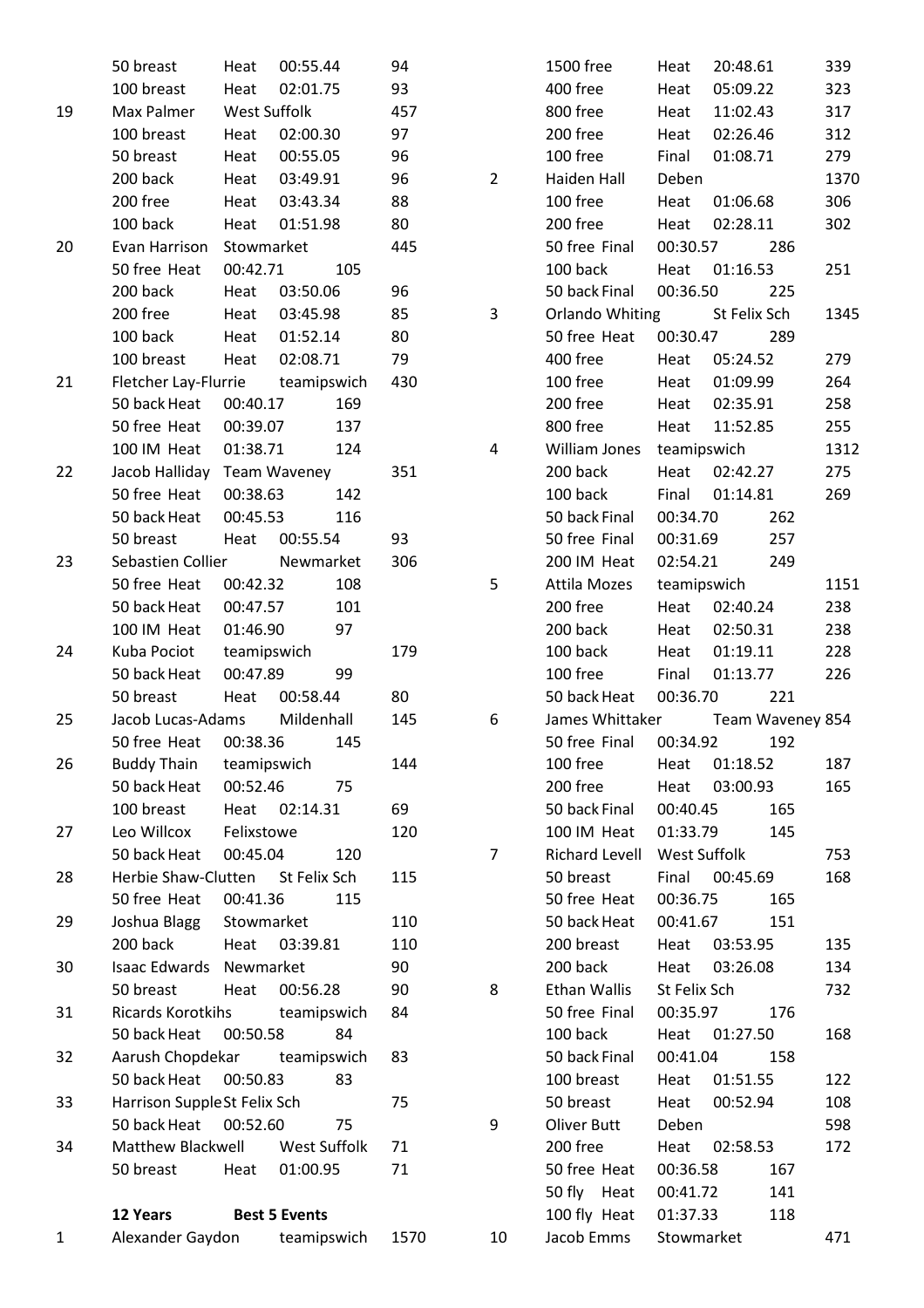|                | 200 back                         | Heat         | 03:26.60             | 133  |    | 200 free              |
|----------------|----------------------------------|--------------|----------------------|------|----|-----------------------|
|                | 50 free Heat                     | 00:39.64     | 131                  |      |    | 100 free              |
|                | 100 back                         | Heat         | 01:39.10             | 115  |    | 800 free              |
|                | 50 breast                        | Final        | 00:55.90             | 92   |    | 50 free Heat          |
| 11             | James Sadler                     | Hadleigh     |                      | 290  | 8  | Aidan Scott           |
|                | 50 free Heat                     | 00:38.37     | 145                  |      |    | 400 free              |
|                | 100 back                         | Final        | 01:31.80             | 145  |    | 800 free              |
| 12             | Christian Grimmer                |              | teamipswich          | 124  |    | 200 free              |
|                | 50 free Heat                     | 00:40.40     | 124                  |      |    | 50 free Heat          |
| 13             | Oscar Tolputt                    | Deben        |                      | 115  |    | 200 IM Heat           |
|                | 50 free Heat                     | 00:41.38     | 115                  |      | 9  | <b>Finlay Blagg</b>   |
| 14             | Oliver Scrine                    | teamipswich  |                      | 75   |    | 400 free              |
|                | 50 breast                        | Heat         | 00:59.72             | 75   |    | 50 free Final         |
|                |                                  |              |                      |      |    | 200 free              |
|                | 13 Years                         |              | <b>Best 5 Events</b> |      |    | 800 free              |
| 1              | Jude Gunner                      | St Felix Sch |                      | 1910 |    | 100 free              |
|                | 400 free                         | Heat         | 04:48.82             | 396  | 10 | <b>Toby Glenner</b>   |
|                | 800 free                         | Heat         | 10:23.19             | 381  |    | 200 free              |
|                | 200 free                         | Heat         | 02:17.18             | 380  |    | 50 free Heat          |
|                | 1500 free                        | Heat         | 20:02.71             | 379  |    | 800 free              |
|                | 200 IM Heat                      | 02:32.09     | 374                  |      |    | 200 IM Heat           |
| $\overline{2}$ | Sam Jackson                      | Deben        |                      | 1639 |    | 200 back              |
|                | 50 free Final                    | 00:28.41     | 357                  |      | 11 | <b>Tom Phillips</b>   |
|                | 100 free                         | Heat         | 01:03.34             | 357  |    | 50 free Heat          |
|                | 100 back                         | Final        | 01:10.77             | 318  |    | 200 back              |
|                | 200 free                         | Heat         | 02:26.67             | 310  |    | 200 free              |
|                | 50 back Final                    | 00:33.30     | 297                  |      |    | 200 breast            |
| 3              | Charlie Ruddell teamipswich      |              |                      | 1626 |    | 50 breast             |
|                | 200 breast                       | Heat         | 02:47.67             | 368  | 12 | Harrison Pago         |
|                | 100 breast                       | Final        | 01:18.57             | 349  |    | 200 back              |
|                | 50 breast                        | Final        | 00:36.28             | 337  |    | 50 back Heat          |
|                | 200 IM Heat                      | 02:43.73     | 300                  |      |    | 50 free Heat          |
|                | 200 free                         | Heat         | 02:33.35             | 272  |    | 200 free              |
| 4              | Will Riley                       | teamipswich  |                      | 1617 |    | 100 back              |
|                | 400 free                         | Heat         | 05:03.79             | 341  | 13 | Emil Kwiecier         |
|                | 800 free                         | Heat         | 10:47.45             | 340  |    | 50 back Heat          |
|                | 200 free                         | Heat         | 02:23.16             | 334  |    | 50 free Final         |
|                | 50 free Heat                     | 00:30.07     | 301                  |      |    | 100 IM Heat           |
|                | 100 free                         | Final        | 01:07.00             | 301  | 14 | George Evere          |
| 5              | Samuel Chamberlain               |              | West Suffolk         | 1480 |    | 50 breast             |
|                | 100 free                         | Final        | 01:04.66             | 335  |    | 200 breast            |
|                | 50 free Heat                     | 00:29.60     | 315                  |      |    | 50 fly Heat           |
|                | 100 IM Heat                      | 01:14.41     | 290                  |      | 15 | Edison Lorejo         |
|                | 200 IM Heat                      | 02:46.51     | 285                  |      |    | 100 free              |
|                | 50 fly<br>Final                  | 00:34.26     | 255                  |      |    | 50 fly Heat           |
| 6              | <b>Isaac Robertson Newmarket</b> |              |                      | 1452 | 16 | <b>Finlay Cherrin</b> |
|                | 50 back Heat                     | 00:32.98     | 305                  |      |    | 50 back Heat          |
|                | 100 back                         | Final        | 01:11.96             | 302  |    | 100 back              |
|                | 200 back                         | Heat         | 02:40.30             | 286  | 17 | Benjamin Lar          |
|                | 100 free                         |              | 01:08.66             | 280  |    | 100 breast            |
|                | 200 free                         | Heat<br>Heat | 02:31.94             |      |    | 50 breast             |
| 7              | Jude Mason                       |              |                      | 279  |    | 50 free Heat          |
|                |                                  | Stowmarket   |                      | 1255 |    |                       |
|                | 400 free                         | Heat         | 05:20.62             | 290  | 18 | Joseph Handl          |

|    | 200 free                      | Heat      | 02:35.15                       | 262  |
|----|-------------------------------|-----------|--------------------------------|------|
|    | 100 free                      |           | Heat 01:12.34                  | 239  |
|    | 800 free                      |           | Heat 12:13.63                  | 234  |
|    | 50 free Heat 00:32.89         |           | 230                            |      |
| 8  | Aidan Scott St Felix Sch      |           |                                | 1211 |
|    | 400 free                      |           | Heat 05:27.15                  | 273  |
|    | 800 free                      |           | Heat 12:00.17                  | 247  |
|    | 200 free                      |           | Heat 02:39.24                  | 243  |
|    | 50 free Heat                  | 00:32.82  | 231                            |      |
|    | 200 IM Heat 03:02.42          |           | 217                            |      |
| 9  | Finlay Blagg Stowmarket       |           |                                | 1195 |
|    | 400 free                      |           | Heat 05:37.54                  | 248  |
|    | 50 free Final 00:32.34 242    |           |                                |      |
|    | 200 free                      |           | Heat 02:40.65                  | 236  |
|    | 800 free                      |           | Heat 12:11.25                  | 236  |
|    | 100 free                      |           | Heat 01:12.97                  | 233  |
| 10 | Toby Glennerster St Felix Sch |           |                                | 1119 |
|    | 200 free Heat 02:39.28        |           |                                | 242  |
|    | 50 free Heat 00:32.42 240     |           |                                |      |
|    | 800 free                      |           | Heat 12:18.77                  | 229  |
|    | 200 IM Heat 03:01.93 218      |           |                                |      |
|    | 200 back                      |           | Heat 03:03.46                  | 190  |
| 11 |                               |           |                                | 933  |
|    | 50 free Heat 00:34.85         |           | 193                            |      |
|    | 200 back                      |           | Heat 03:02.84                  | 192  |
|    | 200 free                      |           | Heat 02:53.15                  | 189  |
|    | 200 breast                    |           | Heat 03:32.44                  | 180  |
|    | 50 breast                     |           | Heat 00:44.76                  | 179  |
| 12 | Harrison Page West Suffolk    |           |                                | 881  |
|    | 200 back                      |           | Heat 03:02.41                  | 194  |
|    | 50 back Heat                  |           | 00:39.08<br>183                |      |
|    | 50 free Heat                  | 00:35.79  | 178                            |      |
|    | 200 free                      |           | Heat 03:00.64                  | 166  |
|    | 100 back                      |           | Heat 01:28.84                  | 160  |
| 13 | Emil Kwiecien                 | Newmarket |                                | 754  |
|    | 50 back Heat                  | 00:34.14  | 275                            |      |
|    | 50 free Final 00:31.38        |           | 265                            |      |
|    | 100 IM Heat 01:22.29          |           | 214                            |      |
| 14 | George Everett West Suffolk   |           |                                | 710  |
|    | 50 breast                     | Final     | 00:39.85                       | 254  |
|    | 200 breast                    |           | Heat 03:12.97                  | 241  |
|    | 50 fly Heat 00:36.27          |           | 215                            |      |
| 15 | Edison Lorejo West Suffolk    |           |                                | 606  |
|    | 100 free                      |           | Heat 01:05.54                  | 322  |
|    | 50 fly Heat                   | 00:33.07  | 284                            |      |
| 16 |                               |           | Finlay Cherrington teamipswich | 536  |
|    | 50 back Heat                  | 00:34.01  | 278                            |      |
|    | 100 back                      |           | Heat 01:15.85                  | 258  |
| 17 | Benjamin Langford Leiston     |           |                                | 494  |
|    | 100 breast                    |           | Heat 01:38.94                  | 174  |
|    | 50 breast                     |           | Heat 00:45.95                  | 165  |
|    | 50 free Heat 00:37.50         |           | 155                            |      |
| 18 | Joseph Handley Stowmarket     |           |                                | 491  |
|    |                               |           |                                |      |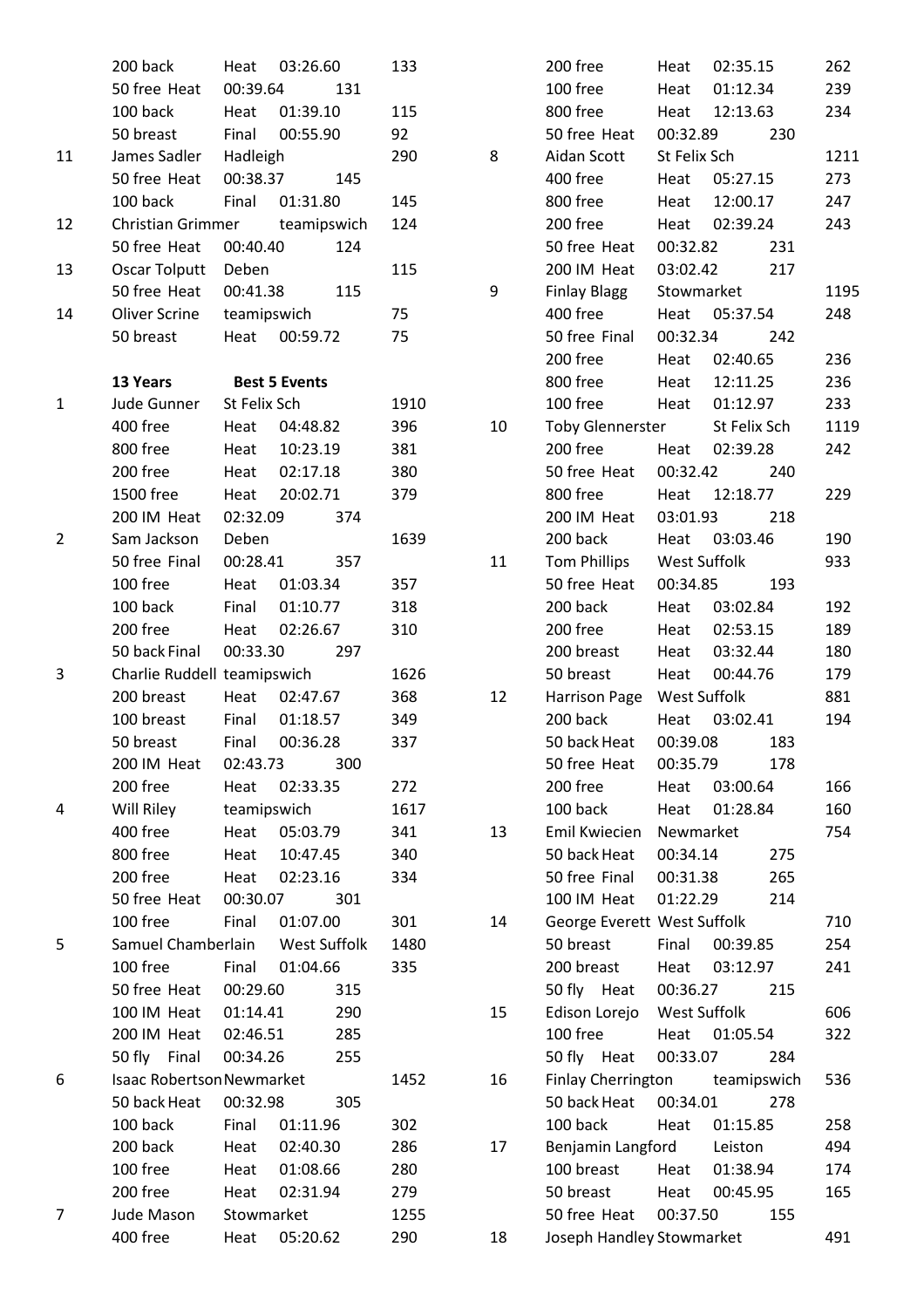|              | 50 free Heat                 | 00:33.65     | 215                  |      |                | 200 back                      | Heat         | 02:29.94     | 349  |
|--------------|------------------------------|--------------|----------------------|------|----------------|-------------------------------|--------------|--------------|------|
|              | 100 breast                   | Heat         | 01:44.27             | 149  | 6              | Daniel Turner                 |              | Team Waveney | 1809 |
|              | 50 breast                    | Heat         | 00:50.17             | 127  |                | 100 free                      | Final        | 01:01.66     | 387  |
| 19           | Alfie Rowland                | Stowmarket   |                      | 472  |                | 200 free                      | Heat         | 02:16.57     | 385  |
|              | 50 free Final                | 00:32.19     | 245                  |      |                | 50 fly Final                  | 00:30.80     | 352          |      |
|              | 100 IM Heat                  | 01:20.69     | 227                  |      |                | 50 free Final                 | 00:28.74     | 345          |      |
| 20           | Angus Thompson               |              | Deben                | 470  |                | 200 IM Heat                   | 02:36.96     | 340          |      |
|              | 50 free Heat                 | 00:35.16     | 188                  |      | $\overline{7}$ | Ethan Thomson teamipswich     |              |              | 1664 |
|              | 100 breast                   | Heat         | 01:46.18             | 141  |                | 50 free Heat                  | 00:28.15     | 367          |      |
|              | 100 breast                   | Heat         | 01:46.18             | 141  |                | 200 free                      | Heat         | 02:20.72     | 352  |
| 21           | <b>Bobby Dunnett Leiston</b> |              |                      | 323  |                | 100 free                      | Heat         | 01:04.55     | 337  |
|              | 50 free Heat                 | 00:35.62     | 181                  |      |                | 50 breast                     | Final        | 00:37.27     | 310  |
|              | 50 breast                    | Heat         | 00:48.36             | 142  |                | 200 IM Heat                   | 02:43.97     | 298          |      |
| 22           | Alastair Sheeran             |              | Felixstowe           | 295  | 8              | Evan Aldridge                 | St Felix Sch |              | 1587 |
|              | 50 free Heat                 | 00:35.82     | 178                  |      |                | 100 free                      | Final        | 01:04.52     | 337  |
|              | 50 breast                    | Heat         | 00:51.51             | 117  |                | 50 free Heat                  | 00:29.01     | 335          |      |
| 23           | <b>Ned Cailes</b>            | West Suffolk |                      | 176  |                | 200 free                      | Heat         | 02:24.18     | 327  |
|              | 50 free Heat                 | 00:35.93     | 176                  |      |                | 400 free                      | Heat         | 05:13.30     | 310  |
| 24           | Thomas Kirk                  | Leiston      |                      | 152  |                | 200 IM Heat                   | 02:47.80     | 278          |      |
|              | 50 free Heat                 | 00:37.75     | 152                  |      | 9              |                               | Stowmarket   |              | 1537 |
| 25           |                              |              |                      | 133  |                | Joseph Clarke<br>50 free Heat | 00:29.53     | 318          |      |
|              | Linus Aldridge St Felix Sch  |              |                      |      |                |                               |              |              |      |
|              | 50 free Heat                 | 00:39.42     | 133                  |      |                | 100 IM Heat                   | 01:12.92     | 308          |      |
|              |                              |              |                      |      |                | 100 breast                    | Heat         | 01:21.98     | 307  |
|              | 14 Years                     |              | <b>Best 5 Events</b> |      |                | 200 breast                    | Heat         | 02:58.43     | 305  |
| $\mathbf{1}$ | Alex Harrop                  | teamipswich  |                      | 2463 |                | 50 breast                     | Final        | 00:37.74     | 299  |
|              | 400 free                     | Heat         | 04:25.41             | 511  | 10             | Max Nicholls                  | Leiston      |              | 1500 |
|              | 100 free                     | Final        | 00:56.60             | 500  |                | 200 free                      | Heat         | 02:24.20     | 327  |
|              | 800 free                     | Heat         | 09:30.38             | 498  |                | 800 free                      | Heat         | 11:11.54     | 305  |
|              | 200 free                     | Heat         | 02:06.57             | 483  |                | 200 IM Heat                   | 02:44.45     | 296          |      |
|              | 1500 free                    | Heat         | 18:38.81             | 471  |                | 50 breast                     | Final        | 00:38.26     | 287  |
| 2            | Oscar Winterburn             |              | teamipswich          | 2047 |                | 100 breast                    | Final        | 01:24.02     | 285  |
|              | 200 free                     | Heat         | 02:12.45             | 422  | 11             | Teilo Ruffles-Francis         |              | Stowmarket   | 1493 |
|              | 400 IM Heat                  | 05:13.83     | 418                  |      |                | 100 breast                    | Final        | 01:21.29     | 315  |
|              | 800 free                     | Heat         | 10:06.23             | 414  |                | 200 breast                    | Heat         | 02:57.43     | 310  |
|              | 1500 free                    | Heat         | 19:41.79             | 400  |                | 50 breast                     | Final        | 00:37.42     | 307  |
|              | 200 IM Heat                  | 02:29.55     | 393                  |      |                | 400 IM Heat                   | 05:54.99     | 289          |      |
| 3            | Ben Every                    | St Felix Sch |                      | 2014 |                | 800 free                      | Heat         | 11:36.99     | 272  |
|              | 1500 free                    | Heat         | 19:16.21             | 427  | 12             | Corey Huckstep West Suffolk   |              |              | 1412 |
|              | 800 free                     | Heat         | 10:04.79             | 417  |                | 200 free                      | Heat         | 02:18.23     | 371  |
|              | 400 free                     | Heat         | 04:49.19             | 395  |                | 400 free                      | Heat         | 04:59.18     | 357  |
|              | 100 free                     | Heat         | 01:01.50             | 390  |                | 50 free Heat                  | 00:28.59     | 350          |      |
|              | 200 free                     | Heat         | 02:16.52             | 385  |                | 100 free                      | Heat         | 01:04.75     | 334  |
| 4            | Harry Alexander              |              | teamipswich          | 1978 | 13             | Matthew FosterLeiston         |              |              | 1362 |
|              | 100 free                     | Final        | 00:59.79             | 424  |                | 100 free                      | Heat         | 01:06.29     | 311  |
|              | 200 free                     | Heat         | 02:12.64             | 420  |                | 50 free Heat                  | 00:29.97     | 304          |      |
|              | 400 free                     | Heat         | 04:47.81             | 401  |                | 200 free                      | Heat         | 02:32.76     | 275  |
|              | 50 free Final                | 00:27.59     | 390                  |      |                | 100 back                      | Heat         | 01:17.30     | 244  |
|              | 800 free                     | Heat         | 10:45.88             | 343  |                | 200 back                      | Heat         | 02:52.90     | 228  |
| 5            | Rufus Carr                   | St Felix Sch |                      | 1930 | 14             | Ewan Coackley teamipswich     |              |              | 1302 |
|              | 100 free                     | Final        | 01:00.81             | 403  |                | 200 breast                    | Heat         | 03:04.76     | 275  |
|              | 400 free                     | Heat         | 04:48.23             | 399  |                | 50 breast                     | Final        | 00:39.48     | 261  |
|              | 200 free                     | Heat         | 02:15.26             | 396  |                | 200 back                      | Heat         | 02:45.25     | 261  |
|              | 50 free Heat                 | 00:27.76     | 383                  |      |                | 200 back                      | Heat         | 02:45.25     | 261  |
|              |                              |              |                      |      |                |                               |              |              |      |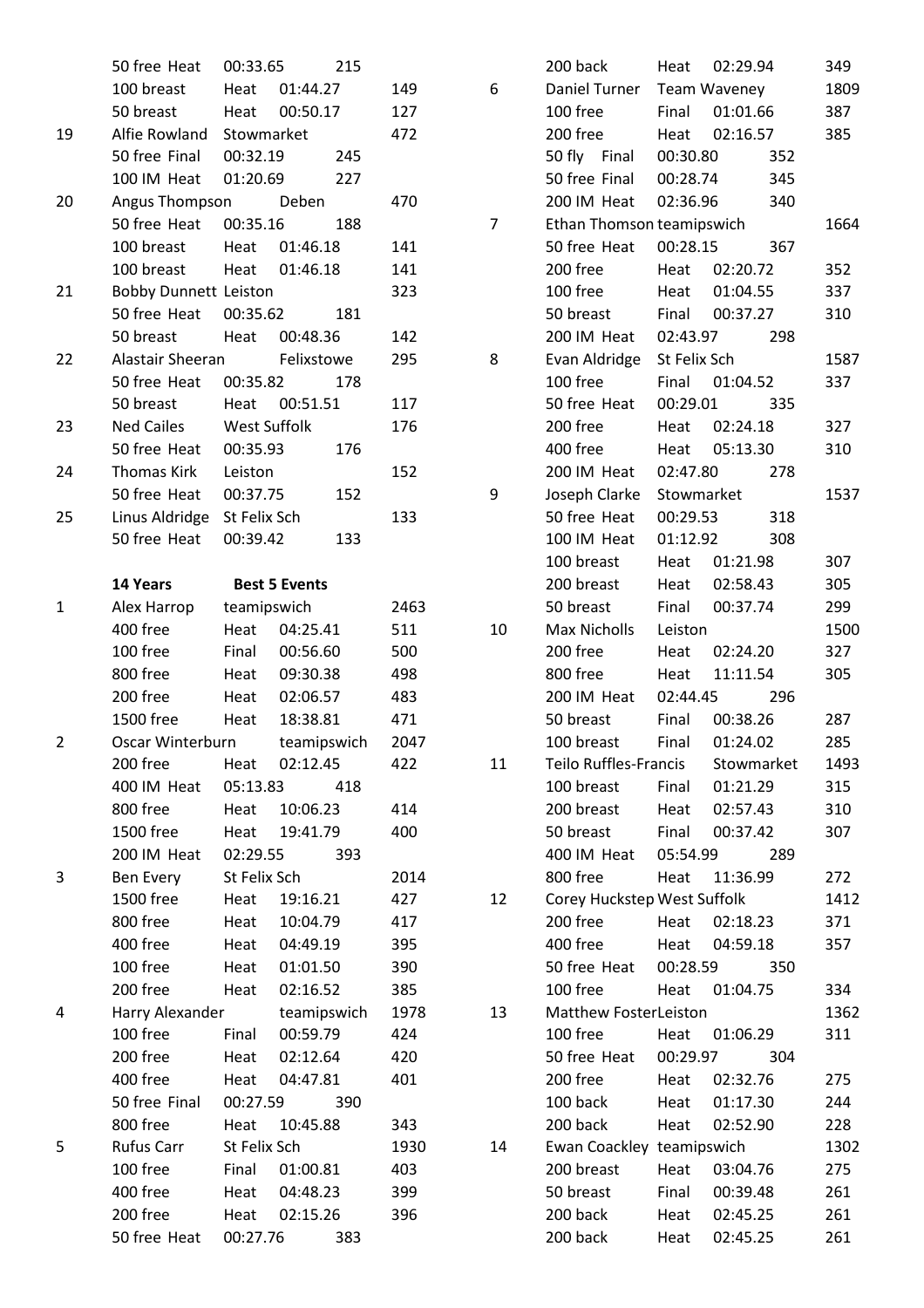|    | 100 back                            | Heat     | 01:17.29      |     | 244  |
|----|-------------------------------------|----------|---------------|-----|------|
| 15 | Jamie Pennington teamipswich        |          |               |     | 1238 |
|    | 100 free Heat 01:05.46              |          |               |     | 323  |
|    | 200 free Heat 02:25.40              |          |               |     | 319  |
|    | 50 free Heat 00:29.62               |          |               | 315 |      |
|    | 200 back                            |          | Heat 02:41.08 |     | 281  |
| 16 | Hayden Garrod Team Waveney          |          |               |     | 1224 |
|    | 50 free Heat 00:30.94               |          |               | 276 |      |
|    | 50 back Heat 00:34.82               |          |               | 259 |      |
|    | 100 back Heat 01:16.90              |          |               |     | 248  |
|    | 50 breast Heat 00:41.36             |          |               |     | 227  |
|    | 100 breast Heat 01:32.49            |          |               |     | 214  |
| 17 | Spencer Battisson Team Waveney 1079 |          |               |     |      |
|    | 200 back                            |          | Heat 02:40.05 |     | 287  |
|    | 50 free Heat                        |          | 00:30.90      | 277 |      |
|    | 100 back Heat 01:15.30              |          |               |     | 264  |
|    | 50 back Heat  00:35.22              |          |               | 251 |      |
| 18 | Oscar Frost Leiston                 |          |               |     | 1027 |
|    | 200 free                            |          | Heat 02:44.03 |     | 222  |
|    | 200 back                            |          | Heat 02:54.76 |     | 220  |
|    | 50 free Heat                        |          | 00:33.90      | 210 |      |
|    | 100 back                            |          | Heat 01:22.66 |     | 199  |
|    | 50 back Heat                        | 00:39.63 |               | 176 |      |
| 19 | Jack Bidle                          |          | Team Waveney  |     | 1018 |
|    | 50 free Heat 00:30.11               |          |               | 300 |      |
|    | 50 back Heat 00:34.54               |          |               | 266 |      |
|    | 50 breast                           |          | Heat 00:40.24 |     | 247  |
|    | 100 fly Heat 01:20.99               |          |               | 205 |      |
| 20 | <b>Edward ParsonsDeben</b>          |          |               |     | 917  |
|    | 50 free Heat 00:31.61               |          |               | 259 |      |
|    | 100 back Heat 01:15.94              |          |               |     | 257  |
|    | 200 free                            | Heat     | 02:39.21      |     | 243  |
|    | 50 breast                           | Heat     | 00:46.62      |     | 158  |
| 21 | Ciaran Strike                       |          | Team Waveney  |     | 837  |
|    | 50 free Heat                        | 00:31.90 |               | 252 |      |
|    | 50 back Heat                        | 00:36.70 |               | 221 |      |
|    | 200 fly Heat                        | 03:08.68 |               | 188 |      |
|    | 100 fly Heat                        | 01:25.14 |               | 176 |      |
| 22 | Matthew Crysell                     |          | Newmarket     |     | 684  |
|    | 50 free Heat                        | 00:30.83 |               | 279 |      |
|    | 50 back Heat 00:36.16               |          |               | 232 |      |
|    | 100 breast Heat 01:39.30            |          |               |     | 173  |
| 23 | Joseph Halliday Team Waveney        |          |               |     | 661  |
|    | 50 free Heat 00:31.64               |          |               | 258 |      |
|    | 50 breast Heat 00:42.94             |          |               |     | 203  |
|    | 50 back Heat 00:37.96               |          |               | 200 |      |
| 24 | Samuel Blackwell West Suffolk       |          |               |     | 649  |
|    | 200 back                            |          | Heat 02:54.92 |     | 220  |
|    | 100 breast                          |          | Heat 01:32.17 |     | 216  |
|    | 50 breast                           |          | Heat 00:42.24 |     | 213  |
| 25 | Liam-Nik Matthews Team Waveney 530  |          |               |     |      |
|    | 50 free Heat 00:29.78               |          |               | 310 |      |
|    | 50 back Heat 00:36.78               |          |               | 220 |      |

| 26 | Sebastian Reynolds Hadleigh    |             |                      |             | 484  |
|----|--------------------------------|-------------|----------------------|-------------|------|
|    | 50 free Heat 00:31.22          |             |                      | 269         |      |
|    | 50 breast                      |             | Heat 00:42.13        |             | 215  |
| 27 | <b>Bayley Harris</b>           | Hadleigh    |                      |             | 451  |
|    | 50 free Heat                   | 00:31.62    |                      | 259         |      |
|    | 50 breast                      | Heat        | 00:43.70             |             | 192  |
| 28 | Jed Millin                     | Stowmarket  |                      |             | 344  |
|    | 50 free Heat 00:34.52          |             |                      | 199         |      |
|    | 50 back Heat                   | 00:42.28    |                      | 145         |      |
| 29 | Curtis Peddelty teamipswich    |             |                      |             | 270  |
|    | 50 free Heat                   | 00:31.17    |                      | 270         |      |
| 30 | Lewis Marshall West Suffolk    |             |                      |             | 261  |
|    | 50 free Heat                   |             | 00:31.51             | 261         |      |
| 31 | Jan Cardona Carne St Felix Sch |             |                      |             | 210  |
|    | 50 free Heat 00:33.89          |             |                      | 210         |      |
| 32 | Isaac Abbott Hadleigh          |             |                      |             | 203  |
|    | 50 free Heat                   | 00:34.29    |                      | 203         |      |
|    |                                |             |                      |             |      |
|    | 15 Years                       |             | <b>Best 5 Events</b> |             |      |
| 1  | Patch Robinson teamipswich     |             |                      |             | 2524 |
|    | 1500 free                      |             | Heat 18:06.09        |             | 515  |
|    | 400 free                       |             | Heat 04:25.16        |             | 512  |
|    | 800 free                       |             | Heat 09:28.50        |             | 503  |
|    | 200 free                       |             | Heat 02:05.03        |             | 502  |
|    | 200 IM Heat 02:18.78           |             |                      | 492         |      |
| 2  | Ashton Redhead                 |             |                      | teamipswich | 2407 |
|    | 400 free                       | Heat        | 04:26.94             |             | 502  |
|    | 50 back Final                  |             | 00:28.39             | 479         |      |
|    | 100 back                       |             | Final 01:01.81       |             | 478  |
|    | 200 back                       |             | Heat 02:15.19        |             | 477  |
|    | 200 free                       |             | Heat 02:07.63        |             | 471  |
| 3  | Jack Osborne                   | Deben       |                      |             | 2330 |
|    | 200 free                       | Heat        | 02:06.64             |             | 483  |
|    | 100 free                       |             | Final 00:57.36       |             | 480  |
|    | 400 free                       | Heat        | 04:33.88             |             | 465  |
|    | 50 fly Final                   |             | 00:28.28             | 454         |      |
|    | 100 back                       | Final       | 01:03.15             |             | 448  |
| 4  | Ben Howlett                    | teamipswich |                      |             | 2269 |
|    | 400 free                       | Heat        | 04:32.95             |             | 470  |
|    | 1500 free                      | Heat        | 18:48.05             |             | 460  |
|    | 800 free                       |             | Heat 09:47.90        |             | 454  |
|    | 200 back                       |             | Heat 02:18.54        |             | 443  |
|    | 400 IM Heat                    | 05:08.09    |                      | 442         |      |
| 5  | Nathan Birchenough             |             | St Felix Sch         |             | 2268 |
|    | 100 free                       |             | Heat 00:57.26        |             | 483  |
|    | 200 free                       | Heat        | 02:06.65             |             | 483  |
|    | 400 free                       |             | Heat 04:35.28        |             | 458  |
|    | 800 free                       | Heat        | 10:02.05             |             | 423  |
|    | 50 free Heat                   | 00:26.88    |                      | 421         |      |
| 6  | Charlie McKinnon               |             | St Felix Sch         |             | 2182 |
|    | 1500 free                      | Heat        | 18:56.17             |             | 450  |
|    | 100 breast                     | Final       | 01:12.29             |             | 448  |
|    | 400 free                       | Heat        | 04:39.22             |             | 439  |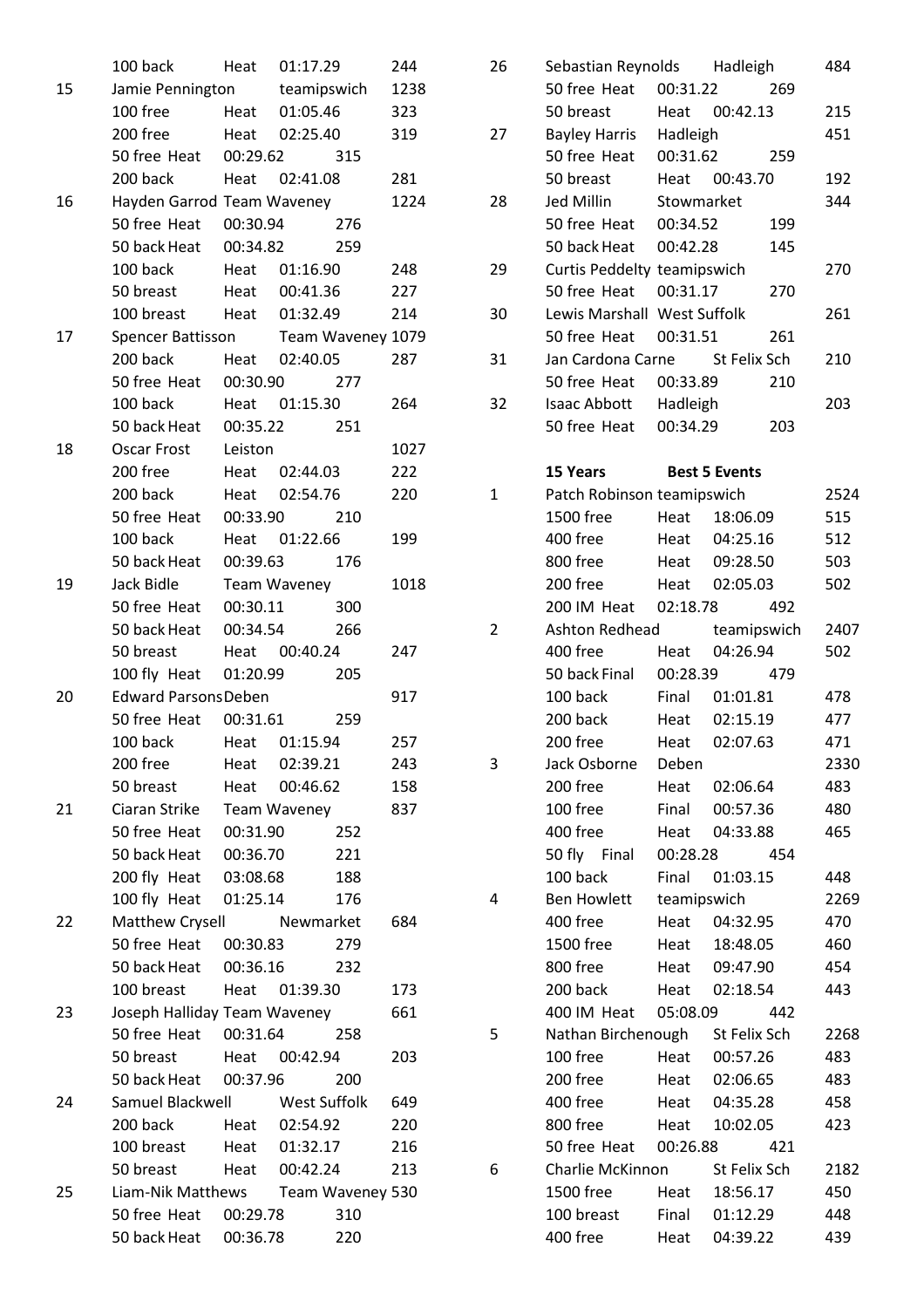|    | 800 free                    | Heat     | 09:58.66      |     | 430  |
|----|-----------------------------|----------|---------------|-----|------|
|    | 50 breast Final 00:33.85    |          |               |     | 415  |
| 7  | Thomas Spelman Stowmarket   |          |               |     | 2119 |
|    | 400 free Heat 04:36.21      |          |               |     | 453  |
|    | 800 free                    |          | Heat 09:58.36 |     | 431  |
|    | 1500 free Heat 19:15.14     |          |               |     | 428  |
|    | 200 free Heat 02:13.22      |          |               |     | 415  |
|    | 200 IM Heat 02:29.72 392    |          |               |     |      |
| 8  | Noah Mann Newmarket         |          |               |     | 2095 |
|    | 100 free Final 00:58.86     |          |               |     | 445  |
|    | 200 free   Heat   02:12.03  |          |               |     | 426  |
|    | 800 free Heat 10:04.48      |          |               |     | 418  |
|    | 1500 free Heat 19:31.73     |          |               |     | 410  |
|    | 400 free  Heat  04:48.99    |          |               |     | 396  |
| 9  | Charlie Payne Newmarket     |          |               |     | 1943 |
|    | 100 free Final 00:59.54     |          |               |     | 430  |
|    | 50 free Final 00:26.84 423  |          |               |     |      |
|    | 50 fly Final 00:29.66       |          |               | 394 |      |
|    | 100 back Final 01:08.62     |          |               |     | 349  |
|    | 100 IM Heat 01:10.08 347    |          |               |     |      |
| 10 | Nicholas Barber Stowmarket  |          |               |     | 1866 |
|    | 400 free Heat 04:48.88      |          |               |     | 396  |
|    | 200 free   Heat   02:17.07  |          |               |     | 381  |
|    | 50 free Heat 00:28.19 365   |          |               |     |      |
|    | 800 free                    |          | Heat 10:32.52 |     | 365  |
|    | 1500 free Heat 20:25.25     |          |               |     | 359  |
| 11 | Samuel Black Stowmarket     |          |               |     | 1766 |
|    | 100 free   Heat   01:01.54  |          |               |     | 389  |
|    | 50 free Heat 00:27.79 381   |          |               |     |      |
|    | 200 free Heat 02:22.01      |          |               |     | 342  |
|    | 50 fly Heat 00:31.41 332    |          |               |     |      |
|    | 800 free                    | Heat     | 10:59.15      |     | 322  |
| 12 | Tyler Baxter Mildenhall     |          |               |     | 1460 |
|    | 50 free Heat 00:29.98       |          |               | 304 |      |
|    | 200 back                    |          | Heat 02:37.52 |     | 301  |
|    | 200 free                    |          | Heat 02:29.89 |     | 291  |
|    | 100 back                    |          | Heat 01:13.60 |     | 283  |
|    | 50 back Heat                | 00:33.92 |               | 281 |      |
| 13 | Thomas Walker Team Waveney  |          |               |     | 1431 |
|    | 200 free                    |          | Heat 02:27.15 |     | 307  |
|    | 50 free Heat 00:30.12       |          |               | 299 |      |
|    | 100 fly Final 01:13.19      |          |               | 278 |      |
|    | 200 back                    |          | Heat 02:42.24 |     | 275  |
|    | 50 back Heat  00:34.28      |          |               | 272 |      |
| 14 | Samuel Everett West Suffolk |          |               |     | 1217 |
|    | 100 breast Heat 01:20.27    |          |               |     | 327  |
|    | 50 breast                   | Final    | 00:37.15      |     | 313  |
|    | 200 breast                  |          | Heat 02:57.81 |     | 308  |
|    | 100 back                    |          | Heat 01:14.81 |     | 269  |
| 15 | Ben Butcher West Suffolk    |          |               |     | 1125 |
|    | 100 free                    |          | Heat 01:02.02 |     | 380  |
|    | 50 free Heat                | 00:27.93 |               | 376 |      |
|    | 50 fly Final                | 00:30.31 |               | 369 |      |
|    |                             |          |               |     |      |

| 16 | James Shipp                       | Mildenhall   |                |     | 1087 |
|----|-----------------------------------|--------------|----------------|-----|------|
|    | 50 free Heat                      | 00:29.50     |                | 319 |      |
|    | 50 breast                         |              | Heat 00:39.15  |     | 268  |
|    | 100 breast                        |              | Heat 01:25.93  |     | 267  |
|    | 50 back Heat                      |              | 00:36.09       | 233 |      |
| 17 | Aiden McKenny West Suffolk        |              |                |     | 1072 |
|    | 200 free                          |              | Heat 02:16.21  |     | 388  |
|    | 100 free                          |              | Heat 01:02.18  |     | 377  |
|    | 100 breast                        |              | Heat 01:22.01  |     | 307  |
| 18 | Luke Wilson                       | Team Waveney |                |     | 1052 |
|    | 50 breast                         |              | Final 00:35.21 |     | 368  |
|    | 100 breast                        |              | Heat 01:18.93  |     | 344  |
|    | 50 free Heat                      | 00:28.88     |                | 340 |      |
| 19 | Sam Everitt                       | Newmarket    |                |     | 748  |
|    | 50 free Heat                      | 00:30.41     |                | 291 |      |
|    | 100 fly Heat 01:16.93             |              |                | 239 |      |
|    | 200 fly Heat 02:59.69 218         |              |                |     |      |
| 20 | Harvey Tyrrell Team Waveney       |              |                |     | 606  |
|    | 50 free Heat                      |              | 00:29.23 328   |     |      |
|    | 200 IM Heat 02:47.90              |              |                | 278 |      |
| 21 | Adrian Kwiecien                   |              | Newmarket      |     | 602  |
|    | 50 back Final 00:33.07            |              |                | 303 |      |
|    | 50 free Heat 00:30.13             |              |                | 299 |      |
| 22 | Blake Aldridge St Felix Sch       |              |                |     | 338  |
|    | 50 free Heat 00:28.92             |              |                | 338 |      |
| 23 | Oliver Misiaszek                  |              | Mildenhall     |     | 287  |
|    | 50 free Heat 00:30.55             |              |                | 287 |      |
| 24 | Rhylee Whiteman Mildenhall        |              |                |     | 256  |
|    | 50 free Heat 00:31.74             |              |                | 256 |      |
| 25 | Owen Young Felixstowe             |              |                |     | 255  |
|    | 50 breast Heat 00:39.80           |              |                |     | 255  |
|    |                                   |              |                |     |      |
|    | 16 Years Best 5 Events            |              |                |     |      |
| 1  | <b>Matthew Baker West Suffolk</b> |              |                |     | 3115 |
|    | 200 free                          | Heat         | 01:52.55       |     | 688  |
|    | 100 free                          |              | Final 00:51.41 |     | 667  |
|    | 50 free Heat                      | 00:23.75     |                | 611 |      |
|    | 100 IM Heat                       | 00:59.19     |                | 577 |      |
|    | 50 fly Final 00:26.20             |              |                | 572 |      |
| 2  | William Ellard St Felix Sch       |              |                |     | 2984 |
|    | 100 free                          | Final        | 00:52.46       |     | 628  |
|    | 50 free Final                     |              | 00:23.61       | 622 |      |
|    | 200 free                          |              | Heat 01:57.68  |     | 602  |
|    | 400 free                          |              | Heat 04:14.85  |     | 577  |
|    | 100 fly Final                     | 00:58.11     |                | 555 |      |
| 3  | Archie Chamberlain West Suffolk   |              |                |     | 2639 |
|    | 100 free                          |              | Heat 00:54.40  |     | 563  |
|    | 50 free Final                     |              | 00:24.86       | 533 |      |
|    | 800 free                          |              | Heat 09:23.51  |     | 516  |
|    | 100 fly Heat 00:59.61             |              |                | 514 |      |
|    | 200 IM Heat 02:16.93              |              |                | 513 |      |
| 4  | Daniel Clayton teamipswich        |              |                |     | 2624 |
|    | 200 free                          |              | Heat 02:00.74  |     | 557  |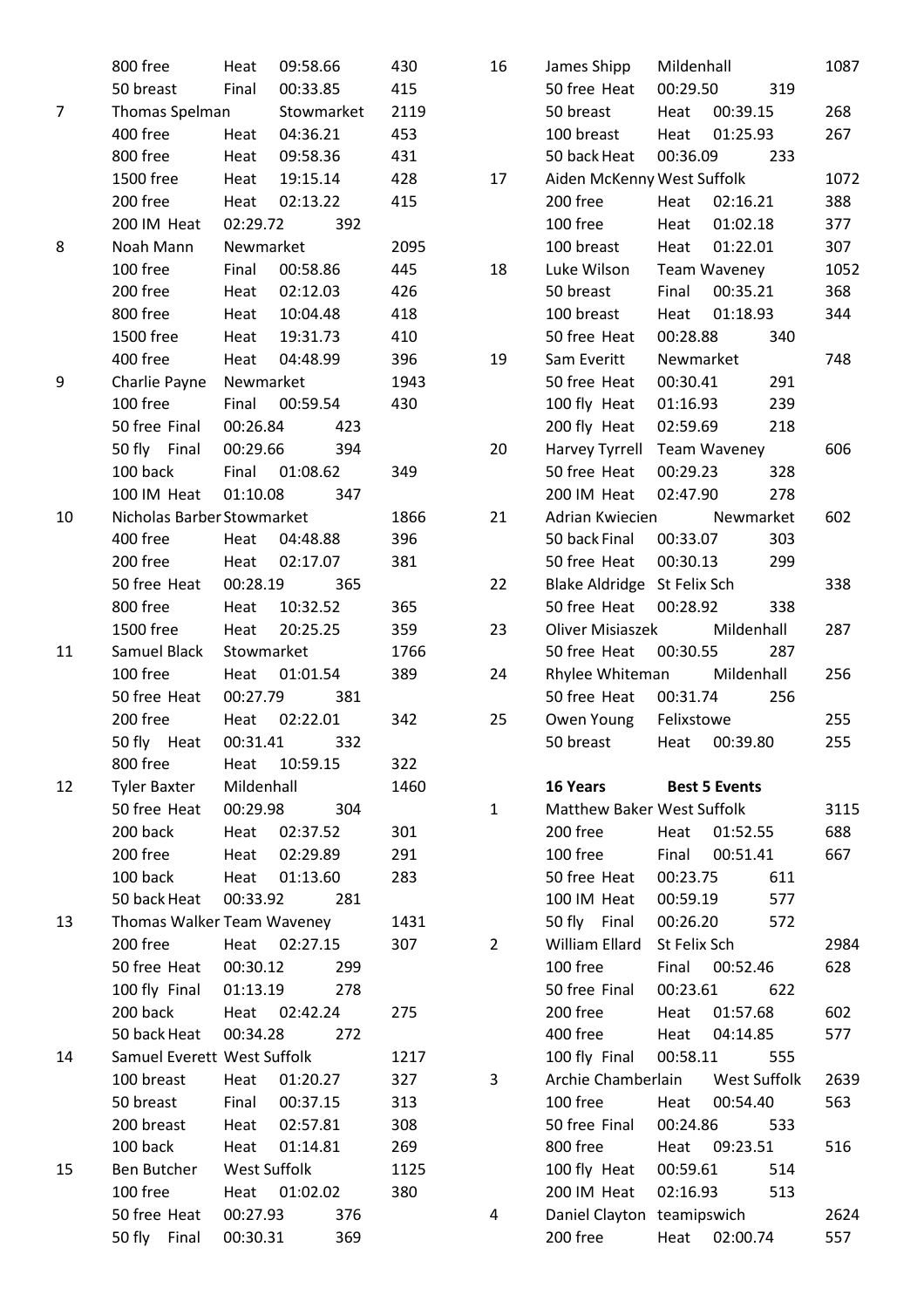|                | 400 free                       | Heat         | 04:21.44  | 535  |                | 50 free Final               | 00:26.08     |                      | 461 |      |
|----------------|--------------------------------|--------------|-----------|------|----------------|-----------------------------|--------------|----------------------|-----|------|
|                | 800 free                       | Heat         | 09:21.00  | 523  |                | 100 free                    | Heat         | 00:58.29             |     | 458  |
|                | 100 free                       | Final        | 00:56.05  | 515  |                | 50 fly Final                | 00:29.05     |                      | 419 |      |
|                | 1500 free                      | Heat         | 18:21.66  | 494  |                | 50 breast                   | Final        | 00:34.64             |     | 387  |
| 5              | Luka Page                      | West Suffolk |           | 2459 | 14             | Lewis Oliver                | Newmarket    |                      |     |      |
|                | 50 fly Final                   | 00:27.19     | 511       |      |                | 1644                        |              |                      |     |      |
|                | 100 free                       | Heat         | 00:56.33  | 507  |                | 50 free Heat                | 00:28.34     |                      | 359 |      |
|                | 50 free Final                  | 00:25.31     | 505       |      |                | 100 breast                  | Final        | 01:19.10             |     | 342  |
|                | 50 breast                      | Final        | 00:32.42  | 472  |                | 50 breast                   | Heat         | 00:36.63             |     | 327  |
|                | 100 IM Heat                    | 01:03.63     | 464       |      |                | 200 breast                  | Heat         | 02:55.62             |     | 320  |
| 6              | Joe Flowers                    | St Felix Sch |           | 2295 |                | 50 back Heat                | 00:33.34     |                      | 296 |      |
|                | 100 free                       | Heat         | 00:56.89  | 492  | 15             | Benjamin Houghton           |              | Hadleigh             |     |      |
|                | 200 free                       | Heat         | 02:06.10  | 489  |                | 1630                        |              |                      |     |      |
|                | 50 free Final                  | 00:25.81     | 476       |      |                | 50 free Heat                | 00:28.03     |                      | 372 |      |
|                | 800 free                       | Heat         | 10:03.15  | 421  |                | 50 back Heat                | 00:32.01     |                      | 334 |      |
|                | 400 free                       | Heat         | 04:44.08  | 417  |                | 100 back                    | Heat         | 01:11.04             |     | 314  |
| $\overline{7}$ | <b>Thomas Deaton Newmarket</b> |              |           | 2148 |                | 200 back                    | Heat         | 02:35.85             |     | 311  |
|                | 400 free                       | Heat         | 04:37.35  | 448  |                | 100 breast                  | Final        | 01:22.73             |     | 299  |
|                | 800 free                       | Heat         | 09:51.76  | 445  | 16             | Joseph Haylock Team Waveney |              |                      |     |      |
|                | 200 free                       | Heat         | 02:10.21  | 444  |                | 418                         |              |                      |     |      |
|                | 200 breast                     | Heat         | 02:40.62  | 418  |                | 50 free Heat                | 00:26.95     |                      | 418 |      |
|                | 200 IM Heat                    | 02:29.57     | 393       |      | 17             | Roderick Black Mildenhall   |              |                      |     |      |
| 8              | Joseph McGonigle               |              | Newmarket | 2143 |                | 350                         |              |                      |     |      |
|                | 100 free                       | Heat         | 00:57.88  | 468  |                | 50 free Heat                | 00:28.59     |                      | 350 |      |
|                | 50 free Final                  | 00:26.34     | 448       |      | 18             | <b>Charlie Hines</b>        | Stowmarket   |                      |     |      |
|                | 200 free                       | Heat         | 02:10.12  | 445  |                | 277                         |              |                      |     |      |
|                | 50 breast                      | Heat         | 00:34.21  | 402  |                | 50 breast                   | Heat         | 00:38.73             |     | 277  |
|                | 100 breast                     | Final        | 01:16.34  | 380  |                |                             |              |                      |     |      |
| 9              | <b>August Stephens</b>         |              | Newmarket | 2118 |                | 17&Over Years               |              | <b>Best 5 Events</b> |     |      |
|                | 100 free                       | Heat         | 00:57.68  | 472  | $\mathbf{1}$   | Myles Turner West Suffolk   |              |                      |     | 3170 |
|                | 50 fly Heat                    | 00:28.54     | 442       |      |                | 400 IM Heat                 | 04:29.40     |                      | 662 |      |
|                | 50 free Heat                   | 00:26.55     | 437       |      |                | 200 IM Heat                 | 02:06.32     |                      | 653 |      |
|                | 100 fly Heat                   | 01:04.51     | 406       |      |                | 400 free                    | Heat         | 04:06.59             |     | 637  |
|                | 100 back                       | Heat         | 01:07.86  | 361  |                | 200 free                    | Heat         | 01:56.58             |     | 619  |
| 10             | <b>Fynley Blake</b>            | teamipswich  |           | 2105 |                | 800 free                    | Heat         | 08:56.13             |     | 599  |
|                | 100 free                       | Heat         | 00:58.20  | 460  | $\overline{2}$ | Joe Cooper                  | teamipswich  |                      |     | 3164 |
|                | 200 free                       | Heat         | 02:09.57  | 451  |                | 400 free                    | Heat         | 04:03.23             |     | 664  |
|                | 50 free Heat                   | 00:26.71     | 429       |      |                | 800 free                    | Heat         | 08:41.24             |     | 652  |
|                | 100 fly Final                  | 01:05.59     | 386       |      |                | 200 free                    | Heat         | 01:55.83             |     | 631  |
|                | 100 back                       | Final        | 01:06.77  | 379  |                | 1500 free                   | Heat         | 17:01.96             |     | 619  |
| 11             | Raven Dodsworth                |              | Newmarket | 1990 |                | 200 IM Heat                 | 02:10.09     |                      | 598 |      |
|                | 100 free                       | Heat         | 00:57.93  | 466  | 3              | Marin De Villard            |              | St Felix Sch         |     | 3137 |
|                | 50 free Final                  | 00:26.29     | 450       |      |                | 100 back                    | Final        | 00:56.23             |     | 634  |
|                | 50 fly Heat                    | 00:30.47     | 363       |      |                | 50 back Heat                | 00:25.92     |                      | 629 |      |
|                | 50 breast                      | Final        | 00:35.48  | 360  |                | 200 free                    | Heat         | 01:56.02             |     | 628  |
|                | 100 back                       | Heat         | 01:08.48  | 351  |                | 200 back                    | Heat         | 02:03.53             |     | 625  |
| 12             | Samuel Tolputt Deben           |              |           | 1849 |                | 100 free                    | Heat         | 00:52.65             |     | 621  |
|                | 50 free Heat                   | 00:27.14     | 409       |      | 4              | <b>Thomas Page</b>          | West Suffolk |                      |     | 2995 |
|                | 50 fly Heat                    | 00:29.96     | 382       |      |                | 50 free Heat                | 00:23.72     |                      | 613 |      |
|                | 50 back Final                  | 00:31.10     | 364       |      |                | 100 free                    | Final        | 00:52.91             |     | 612  |
|                | 200 free                       | Heat         | 02:20.24  | 355  |                | 50 breast                   | Final        | 00:29.90             |     | 602  |
|                | 100 back                       | Heat         | 01:09.30  | 339  |                | 50 fly Final                | 00:25.97     |                      | 587 |      |
| 13             | Daniel Pryke                   | Deben        |           | 1725 |                | 100 breast                  | Final        | 01:06.31             |     | 581  |
|                |                                |              |           |      |                |                             |              |                      |     |      |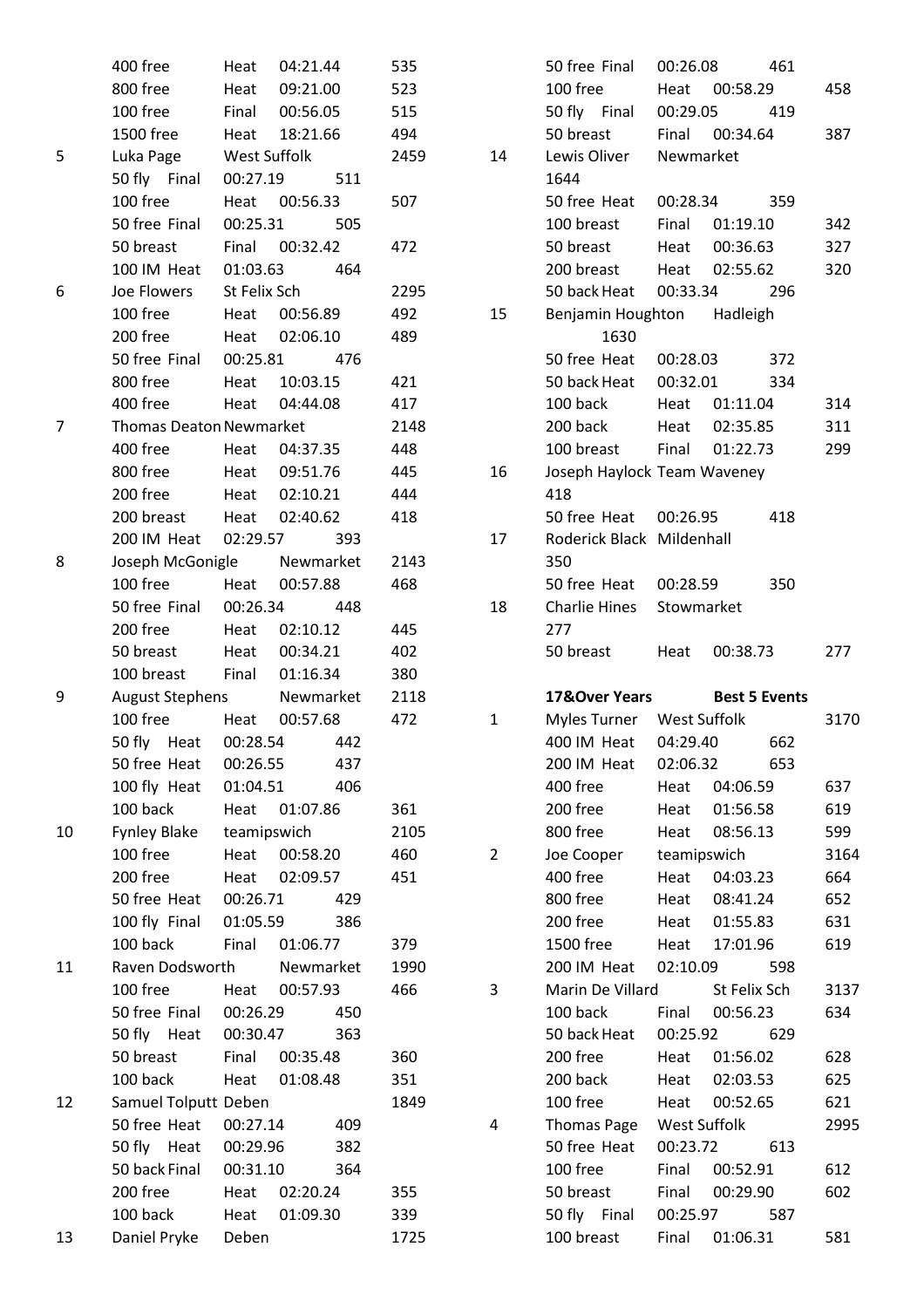| 5  |                              | Jake Thomas-Mansfield West Suffolk | 2988       |
|----|------------------------------|------------------------------------|------------|
|    | 200 fly Heat 02:06.87        | 620                                | 14         |
|    | 200 free                     | Heat 01:57.54                      | 604        |
|    | 50 fly Final 00:25.85        | 595                                |            |
|    | 100 fly Heat 00:57.09        | 586                                |            |
|    | 100 free                     | Heat 00:53.78                      | 583        |
| 6  | Jack Pallant                 | Team Waveney                       | 2855       |
|    | 200 free                     | 01:57.86<br>Heat                   | 15<br>599  |
|    | 400 free                     | Heat 04:14.06                      | 583        |
|    | 100 free                     | Heat 00:54.00                      | 576        |
|    | 1500 free                    | Heat 17:40.85                      | 553        |
|    | 800 free                     | Heat 09:13.70                      | 544        |
| 7  | Joseph Bavey Newmarket       |                                    | 2811       |
|    | 100 free                     | Heat 00:53.66                      | 16<br>587  |
|    | 200 free                     | 01:59.40<br>Heat                   | 576        |
|    | 50 fly Heat 00:26.30         | 565                                |            |
|    | 50 free Heat                 | 00:24.40<br>564                    |            |
|    | 100 IM Heat 01:01.30         | 519                                |            |
| 8  | Harvey Hall                  | Deben                              | 2777       |
|    | 100 breast                   | Heat 01:05.56                      | 601<br>17  |
|    | 50 breast                    | Final 00:30.27                     | 580        |
|    | 100 free                     | Heat 00:55.24                      | 538        |
|    | 200 free                     | Heat 02:02.54                      | 533        |
|    | 100 IM Heat                  | 01:01.06<br>525                    |            |
| 9  | Sam Perkins                  | teamipswich                        | 2751       |
|    | 100 breast                   | Final 01:06.56                     | 574<br>18  |
|    | 200 IM Heat                  | 02:13.81<br>549                    |            |
|    | 100 free                     | Heat 00:54.95                      | 547        |
|    | 100 IM Heat                  | 01:00.42<br>542                    |            |
|    | 200 breast                   | Heat 02:27.58                      | 539        |
| 10 | Lewis Chapman Stowmarket     |                                    | 2685       |
|    | 50 fly Final                 | 00:26.39<br>559                    | 19         |
|    | 50 breast                    | Final 00:30.67                     | 558        |
|    | 100 breast                   | Final<br>01:07.88                  | 541        |
|    | 100 IM Heat                  | 01:01.26<br>520                    |            |
|    | 200 IM Heat 02:17.47         | 507                                |            |
| 11 | Joseph Kenny St Felix Sch    |                                    | 2629<br>20 |
|    | 100 free                     | Heat 00:54.43                      | 562        |
|    | 50 free Final 00:24.87       | 532                                |            |
|    | 50 fly Heat 00:26.88         | 529                                |            |
|    | 200 free                     | Heat 02:04.56                      | 507        |
|    | 100 back                     | Heat 01:00.91                      | 499        |
| 12 | Robbie Brindley West Suffolk |                                    | 2574<br>21 |
|    | 100 free                     | Heat<br>00:54.82                   | 550        |
|    | 50 fly Final 00:26.62        | - 545                              |            |
|    | 50 free Heat 00:25.10        | 518                                |            |
|    | 100 fly Heat 01:00.89        | 483                                |            |
|    | 50 back Final                | 00:28.40<br>478                    |            |
| 13 |                              | Cornelis Verdonk Newmarket         | 22<br>2493 |
|    | 200 back                     | Heat 02:11.25                      | 521        |
|    | 100 free                     | Heat 00:56.18                      | 511        |
|    | 100 back                     | Final 01:01.02                     | 496        |
|    |                              |                                    |            |

|    | 50 free Heat 00:25.58              |            |               | 489   |      |
|----|------------------------------------|------------|---------------|-------|------|
|    | 50 back Final 00:28.44             |            |               | 476   |      |
| 14 | Matthew Brown Stowmarket           |            |               |       | 2471 |
|    | 1500 free Heat 18:06.37            |            |               |       | 515  |
|    | 400 free   Heat   04:26.46         |            |               |       | 505  |
|    | 100 free                           |            | Heat 00:57.03 |       | 489  |
|    | 800 free Heat 09:35.97             |            |               |       | 483  |
|    | 200 free   Heat   02:06.93         |            |               |       | 479  |
| 15 | Matthew Debenham teamipswich       |            |               |       | 2425 |
|    | 100 breast Final 01:09.43          |            |               |       | 506  |
|    | 50 breast Heat 00:31.94            |            |               |       | 494  |
|    | 50 fly Heat 00:27.74 482           |            |               |       |      |
|    | 50 free Heat 00:25.89              |            |               | 472   |      |
|    | 200 IM Heat 02:20.87 471           |            |               |       |      |
| 16 | Connor Houston Deben               |            |               |       | 2382 |
|    | 200 free Heat 02:04.28             |            |               |       | 511  |
|    | 400 free   Heat   04:26.20         |            |               |       | 506  |
|    | 100 free                           |            | Heat 00:57.55 |       | 476  |
|    | 200 fly Heat 02:21.67 445          |            |               |       |      |
|    | 200 IM Heat 02:23.62               |            |               | 444   |      |
| 17 | Harrison Holmes Team Waveney 2347  |            |               |       |      |
|    | 50 free Heat 00:25.13 516          |            |               |       |      |
|    | 100 free                           |            | Heat 00:56.76 |       | 496  |
|    | 200 free Heat 02:07.58             |            |               |       | 472  |
|    | 50 fly Heat 00:28.45 446           |            |               |       |      |
|    | 50 back Heat 00:29.72 417          |            |               |       |      |
| 18 | Zak Baldwin Newmarket              |            |               |       | 2304 |
|    | 100 free                           |            | Heat 00:57.26 |       | 483  |
|    | 800 free Heat 09:42.15             |            |               |       | 468  |
|    | 200 free                           |            | Heat 02:08.53 |       | 462  |
|    | 400 free                           |            | Heat 04:35.23 |       | 458  |
|    | 50 fly Heat                        | 00:28.73   |               | 433   |      |
| 19 | Jordan Catchpole Team Waveney 2283 |            |               |       |      |
|    | 100 free Heat 00:53.21             |            |               |       | 602  |
|    | 200 free                           |            | Heat 01:58.27 |       | 593  |
|    | 50 free Heat                       | 00:24.34   |               | 568   |      |
|    | 100 back                           |            | Heat 01:00.08 |       | 520  |
| 20 | James Clay                         | Stowmarket |               |       | 2234 |
|    | 50 free Heat 00:25.99              |            |               | 466   |      |
|    | 100 IM Heat 01:04.38               |            |               | 448   |      |
|    | 50 breast                          |            | Heat 00:33.11 |       | 443  |
|    | 100 back                           |            | Heat 01:03.43 |       | 442  |
|    | 50 back Heat 00:29.31              |            |               | - 435 |      |
| 21 | Joab Carr St Felix Sch             |            |               |       | 2227 |
|    | 50 free Heat                       | 00:25.24   |               | 509   |      |
|    | 100 free Heat 00:56.28             |            |               |       | 509  |
|    | 50 fly Heat                        |            | 00:28.48 445  |       |      |
|    | 100 back                           |            | Heat 01:06.41 |       | 385  |
|    | 50 back Heat 00:30.68 379          |            |               |       |      |
| 22 | Lloyd Battisson Team Waveney       |            |               |       | 2204 |
|    | 200 back                           |            | Heat 02:16.92 |       | 459  |
|    | 200 free                           |            | Heat 02:09.22 |       | 454  |
|    | 100 back                           |            | Heat 01:03.33 |       | 444  |